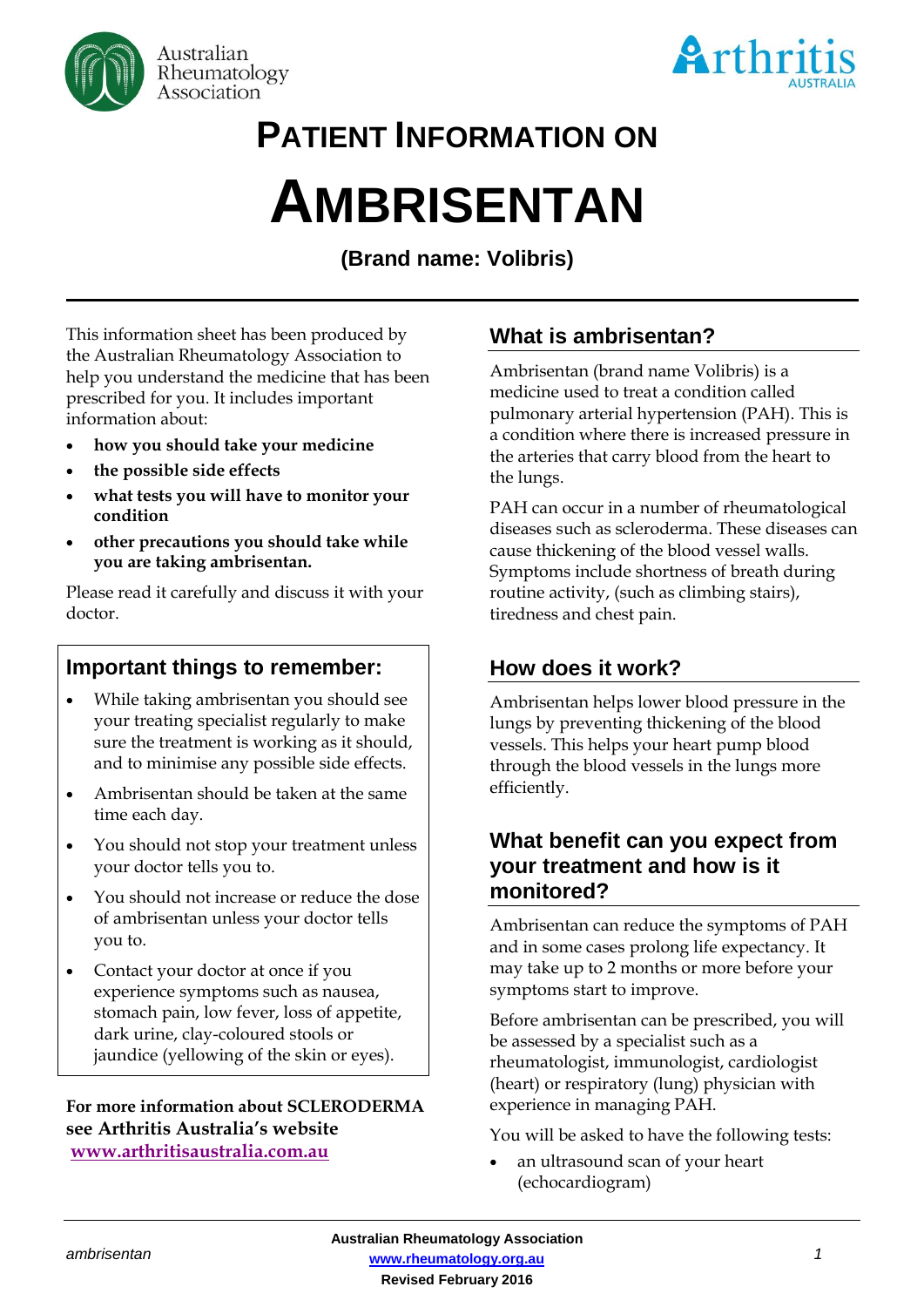- a right heart catheter this is a test to measure the blood pressures in your heart and lungs. It involves inserting a tube into your heart from an artery in your neck or groin.
- a six minute walk test (6MWT) to measure how far you can walk in six minutes.

Every six months you will be asked to have the echocardiogram and the 6MWT to check that ambrisentan is still helping your condition.

## **How is ambrisentan taken?**

Ambrisentan comes as a tablet in two strengths, 5mg and 10mg.

#### *What is the dosage and when should it be taken?*

The normal starting dose is 5mg once a day. In some cases the dose may be increased by your doctor to 10mg once a day.

Ambrisentan should be taken at the same time each a day. If you forget to take a tablet you can take it later in the day. If it is the next day, take the normal dose (do not take a double dose). It does not have to be taken with food.

#### *Can other medicines be taken with ambrisentan?*

Ambrisentan may be taken in combination with other medicines, including:

- steroid medicines such as prednisolone or cortisone injections into the joint
- anti-inflammatory medicines (NSAIDs) such as naproxen (Naprosyn) or ibuprofen (Brufen/Nurofen)
- simple pain relieving medicines such as paracetamol
- calcium channel blockers (for Raynaud's disease)
- diuretics (fluid tablets)
- warfarin (blood-thinning medicine) see *Precautions*
- other treatments for PAH.

There are a number of medicines that should **not** be taken when you are taking ambrisentan (see *Precautions*). There are also separate information sheets for the medicines mentioned above.

#### *How long is the treatment continued?*

Ambrisentan may be given on a long term basis provided it does not cause problems and continues to help your condition. It is usually given for as long as the 6-monthly tests (echocardiogram and 6MWT) show that it is of benefit.

Do not stop taking ambrisentan without first talking to your doctor. If your doctor does decide to stop the treatment you may need to reduce the dose gradually before you stop the medicine completely.

## **Are there any side effects?**

Most people who take ambrisentan do not experience side effects. Tell your doctor if you are concerned about possible side effects. A reduction in dose may minimise the side effects so that you can continue to have this treatment.

#### *Most common possible side effects*

- The most common side effects include *stomach upset*, *nausea, diarrhea* and *headache.*
- Other side effects include *inflamed [throat,](http://www.rxlist.com/script/main/art.asp?articlekey=53392)* i*rritated [nose](http://www.rxlist.com/script/main/art.asp?articlekey=13183) passages or skin rash*.
- *Dizziness* due to [low blood pressure,](http://www.rxlist.com/script/main/art.asp?articlekey=7670) *flushing, [ankle](http://www.rxlist.com/script/main/art.asp?articlekey=8983)* and/or *[leg](http://www.rxlist.com/script/main/art.asp?articlekey=8739) swelling* can occur.
- *Irregular heart beats* or *tiredness* have been reported.

#### *Less common or rare possible side effect*

- Ambrisentan can cause severe *liver problems.* Symptoms include nausea, stomach pain, low fever, loss of appetite, dark urine, claycolored stools and jaundice (yellowing of the skin or eyes). Call your doctor at once if you have any of these symptoms.
- Low haemoglobin (*anaemia)* can be detected on blood tests but rarely causes symptoms.
- There are also a number of other uncommon side effects. It is a good idea to read the leaflet that comes with the medicine as it will list all the precautions and possible side effects.

### **What precautions are necessary?**

#### *Blood tests*

 Your liver function and blood counts for haemoglobin will need to be tested before